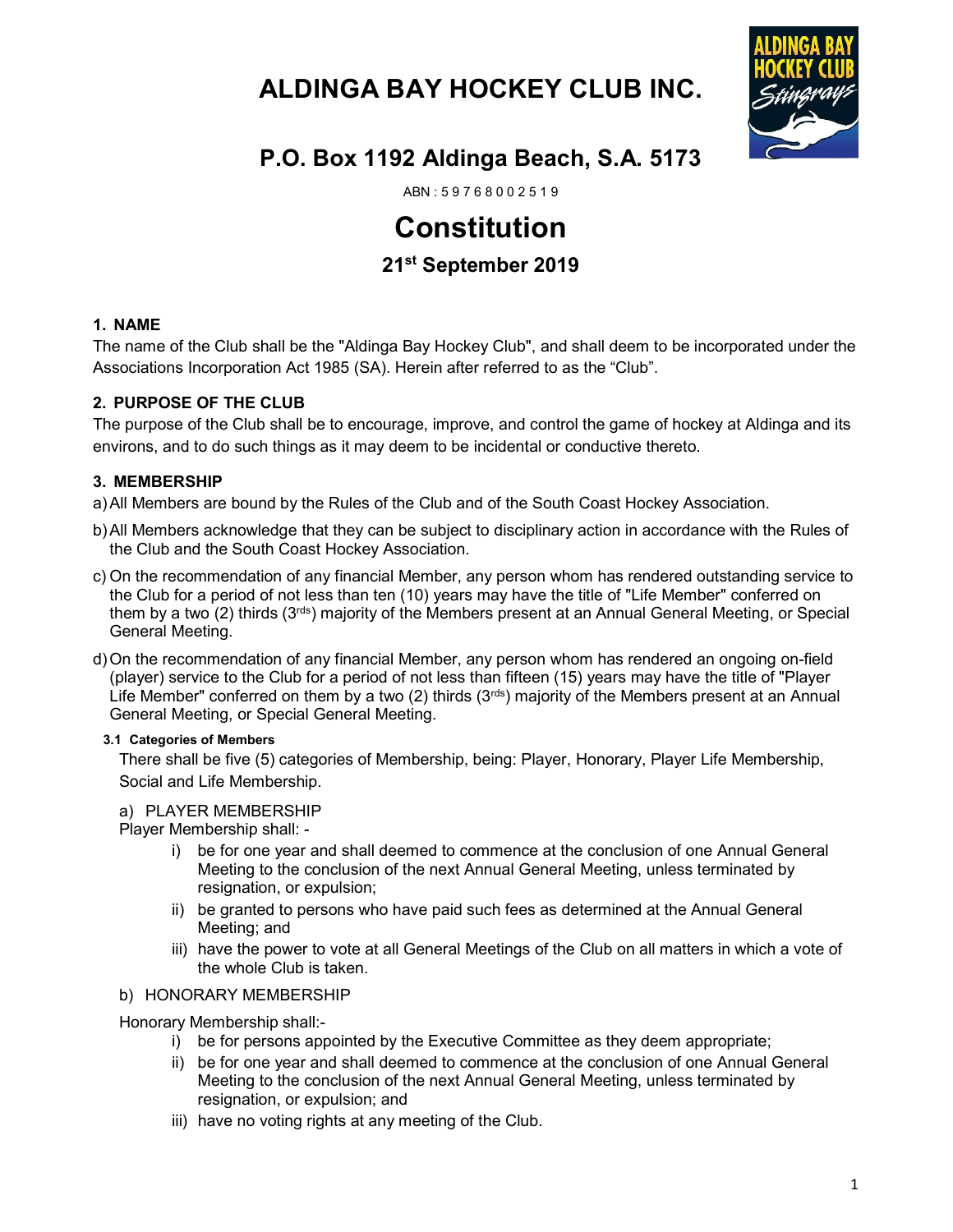## c) PLAYER LIFE MEMBERSHIP and LIFE MEMBERSHIP

#### Life Membership shall:-

- i) have all of the rights and privileges of a Standard Member; and
- ii) adhere to all of the rules of Standard Membership.

#### d) SOCIAL MEMBERSHIP

Social Membership shall:-

- i) be for one year and shall deemed to commence at the conclusion of one Annual General Meeting to the conclusion of the next Annual General Meeting, unless terminated by resignation, or expulsion;
- ii) be granted to persons who have paid such fees as determined at the Annual General Meeting;
- iii) have the power to vote at all General Meetings of the Club on all matters in which a vote of the whole Club is taken; and
- iv) shall be for people who wish to be non-playing Members of the Club.

## 3.2 Admission of Members

- a) A candidate for Membership must apply to the Committee in writing.
- b) The application must:
	- i) be in a form approved by the Committee;
	- ii) contain full particulars of the name and address and contact details of the applicant; and
	- iii) contain any other information prescribed by Rules for an application for Membership.
- c) The Committee Members may accept or reject an application whether the applicant has complied with the requirements in 3.2 (b) or not. The Committee Members are not required, nor can they be compelled to provide, any reason for rejection.
- d) Membership begins on the later to occur of:
	- i) acceptance of the application by the Committee Members; or
	- ii) payment of any fees payable by the new Member.

#### 3.3 Cessation of Membership

- a) Any Member of the Club may resign in writing, by giving such notice to the Secretary of the Club. Such resignation shall be affective only upon acceptance of the Executive. Any Member so resigning shall be liable for any outstanding subscriptions which shall be recovered as a debt due to the Club.
- b) Any Member who has been found guilty of an offence by the Tribunal/Disciplinary committee and referred to the Executive for expulsion may be expelled from the Club, upon agreement by a two (2) thirds  $(3<sup>rds</sup>)$  majority of the Executive.
- c) A Member who ceases to be a Member must not thereafter use any property of the Club (including, without limitation, its Intellectual Property) and must immediately return to the Club all of the Club's documents, records or other property in the possession, custody or control of the former Member.
- d) Nothing in this section 3.3 prevents a former Member from applying for readmission to Membership but, in considering the readmission application the Committee is entitled to take into account the facts and circumstances in which the prior Membership (or Memberships) ceased.
- e) Membership which has ceased under this section 3.3 may be reinstated at the discretion of the Committee without an application having been made under section 3.3 (d), with such conditions as it deems appropriate.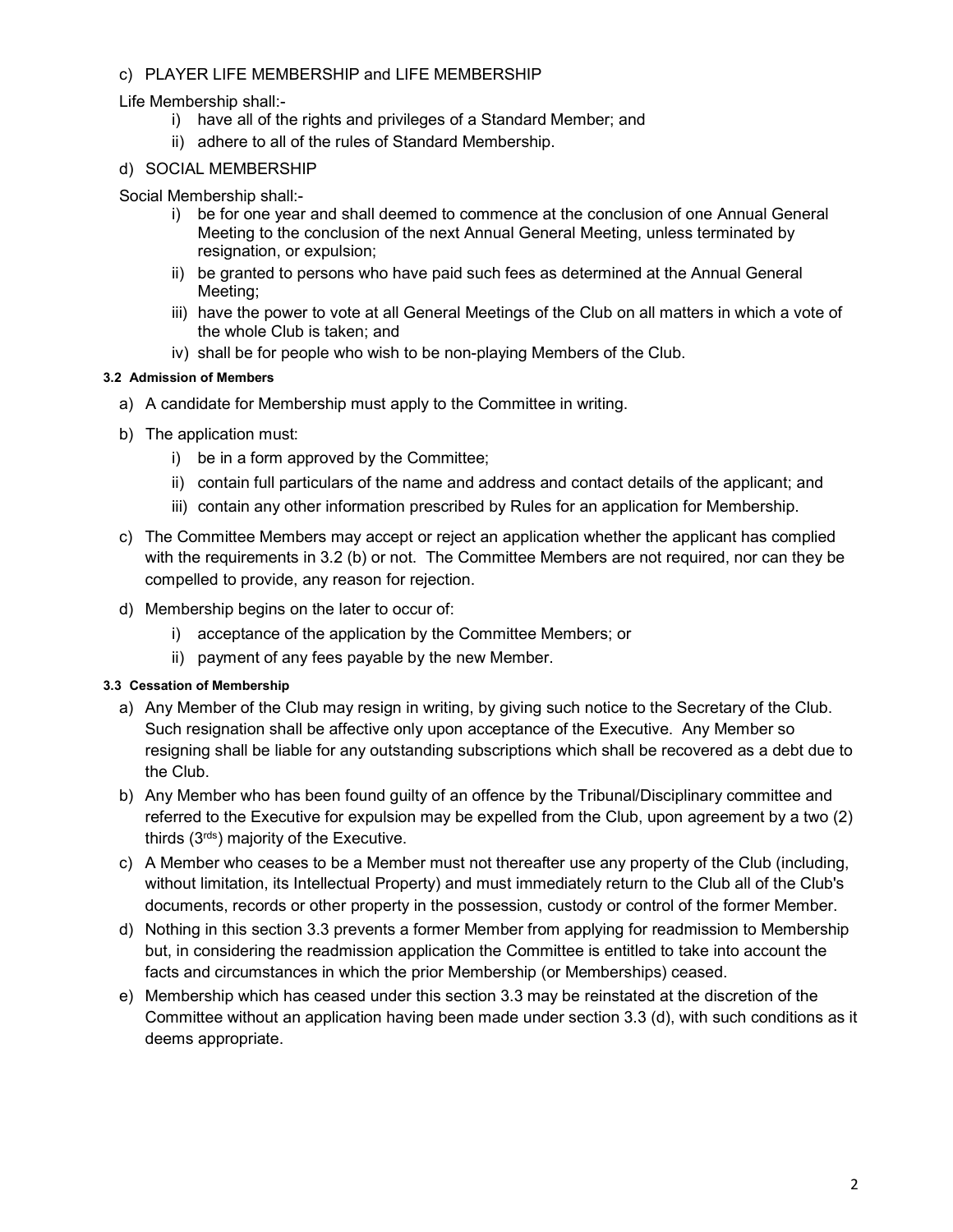#### 3.4 Subscriptions

- a) The subscription (Membership) fees for the Membership year shall be such sum (if any) as set at the Annual General Meeting.
- b) The subscription fee shall be payable annually at a time set by the Executive Committee.
- c) Any Member whose subscription is outstanding for more than three months after the due date for payment shall cease to be a Member of the Club, provided always that the Executive may reinstate such a person's Membership on such terms as it thinks fit.
- d) Any Member deemed "not financial" with the Club by the Executive Committee shall be ineligible for any awards or to participate in any team.

#### 4. ADMINISTRATION

The affairs of the Club shall be conducted in accordance with the Rules made under this constitution and shall be controlled by a governing body, to be called "THE EXECUTIVE COMMITTEE", constituted as provided by the Rules, and such Officers as therein provided.

#### 5. AFFILIATION WITH OTHER BODIES

- a) The Club may join or become affiliated with any other body or bodies and may pay such fees thereto as may be decided from time to time.
- b) The Club and it's Member's shall be bound under the Constitution and Rules of "THE SOUTH COAST HOCKEY ASSOCIATION" where they pertain to our Club.
- c) The Committee may not cause the Club to disaffiliate from The South Coast Hockey Association without an Ordinary Resolution of the Members in General Meeting.

## 6. ALTERATION TO THE CONSTITUTION

This constitution may be amended, altered, added to, varied or rescinded in whole or part, by a resolution passed by a two (2) thirds ( $3<sup>rds</sup>$ ) majority of the Members present at the Annual General Meeting or a Special General Meeting called for that specific purpose and in accordance with the Rules.

#### 7. DISSOLUTION

A Special Meeting of the Club called in like manner for the specific purpose, shall have the power, by a majority of three (3) quarters (4) of Members present, to resolve that the Club be dissolved and that all property whether real or personal remaining after payment of all debts and legal obligations owing, be transferred to anybody whether corporate or unincorporated formed for promoting objects similar to its own, or charitable objects, or to any unincorporated body.

#### 8. GENERAL MEETINGS

- a) Fourteen (14) clear days in writing of any general meeting, setting out the business to be considered, shall be given to all Members;
- b) Failure to receive such notice shall not invalidate a meeting, resolution, or election, unless it is shown to the satisfaction of the Executive, that a substantial number of Members have not received such notice; and
- c) Fourteen (14) financial Members shall form a quorum at any Annual or Special General Meeting. If within thirty (30) minutes after the time appointed for the meeting, a quorum of Members is not present, a quorum of the Executive Committee as defined in 11 (d), by unanimous decision may elect to proceed with the meeting, and those Members present shall then form a quorum.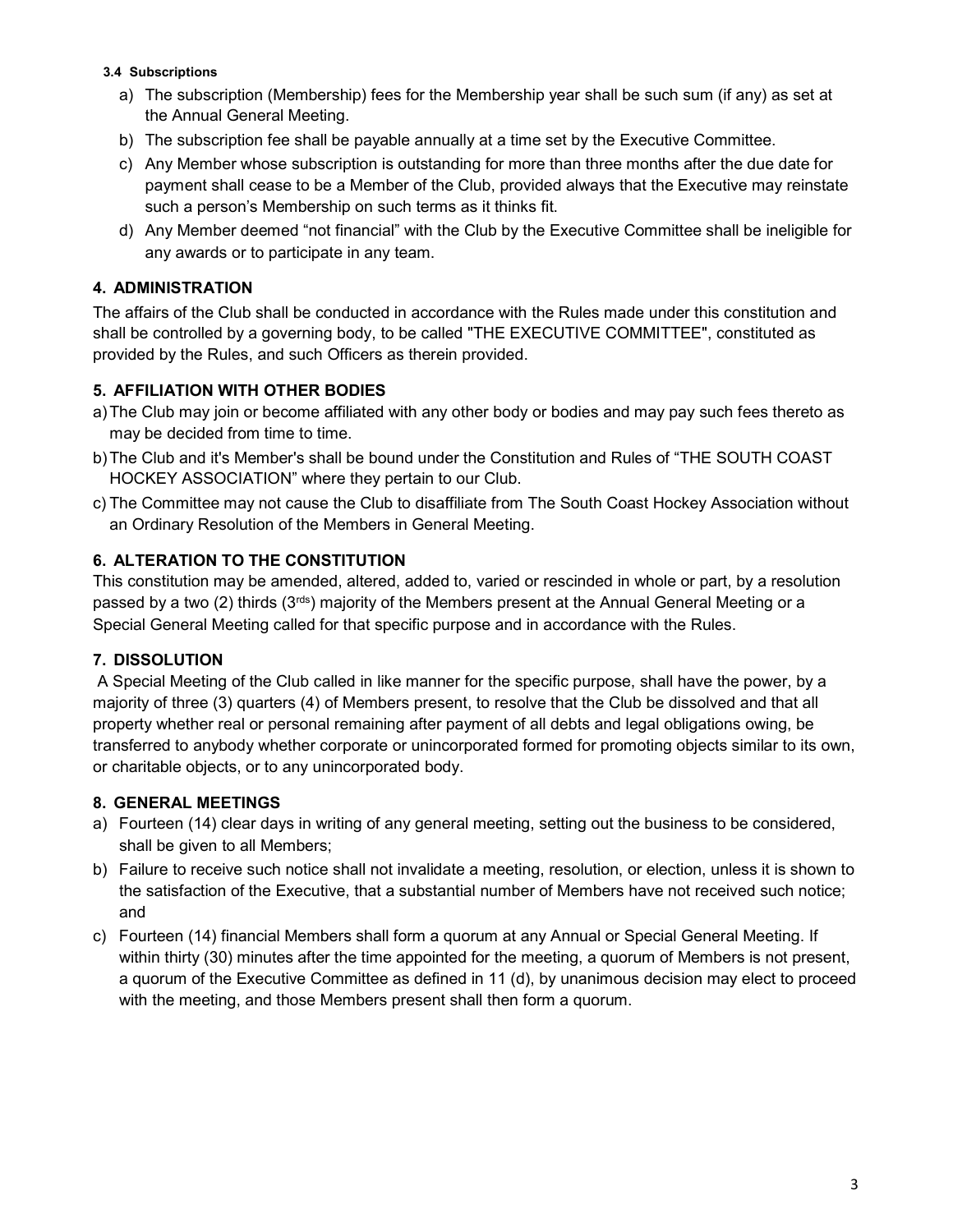#### 8.1 Annual General Meeting (AGM)

The AGM shall be held prior to the first  $(1<sup>st</sup>)$  day of April each year, or at such other times as the Executive Committee may appoint, for the purpose of:

- a) presenting and accepting the minutes of the previous AGM;
- b) receiving and discussing the Annual General Report, Statement of Accounts and Auditors Report;
- c) electing the following Officers of the Club to hold office for the ensuing year: Patron (if required), President, Vice President (Public Officer), Secretary, Treasurer, Junior Coordinator, and Senior Team Coordinator;
- d) consideration and acceptance of the Annual Budget;
- e) deciding upon any motion of which due notice has been given. A Member who intends to move a motion at the AGM shall give to the secretary notice in writing of their intention and the terms of motion not later than twenty one (21) days before the date fixed for the AGM;
- f) a motion may be added to the agenda providing a majority of two (2) thirds (3<sup>rds</sup>) of the Members present agree to its inclusion;
- g) fix the amount of fees for the ensuing season; and
- h) considering of any other business of which notice has been given.

#### 8.2 Special General Meeting (SGM)

A SGM shall be convened by the secretary:

- a) at the written request of the President;
- b) upon a written requisition signed by no less than fourteen (14) financial Members, specifying the business which they require to be submitted to the meeting. If the secretary does not convene a meeting within twenty-one (21) days of the requisition being delivered the requisitionists may themselves convene the meeting, under the rules of the Constitution;
- c) business other than that specified in the requisition will come under rule 8.1 (f);

#### 8.3 Meeting Adjournment

- a) The chairperson may, with the consent of any meeting at which a quorum is present, and must, if directed by the meeting, adjourn the meeting from time to time and from place to place but no business may be transacted at any adjourned meeting other than the business left unfinished at the meeting from which the adjournment took place.
- b) When a meeting is adjourned for thirty (30) days or more, notice of the adjourned meeting must be given as in the case of an original meeting.
- c) Except as provided in section 8.3 (b), it is not necessary to give any notice of an adjournment or the business to be transacted at any adjourned meeting.

#### 8.4 Voting

- a) The sense of every meeting shall be determined by a show of hands, unless a secret ballot be demanded by at least three (3) Members.
- b) Only financial Members registered with the Club shall be eligible to vote at the Annual General Meeting.
- c) A proxy vote must be in writing to be presented at an Annual General Meeting. A Member can only present one proxy vote per general meeting.
- d) No voting rights will be afforded to any Member under the age of 18.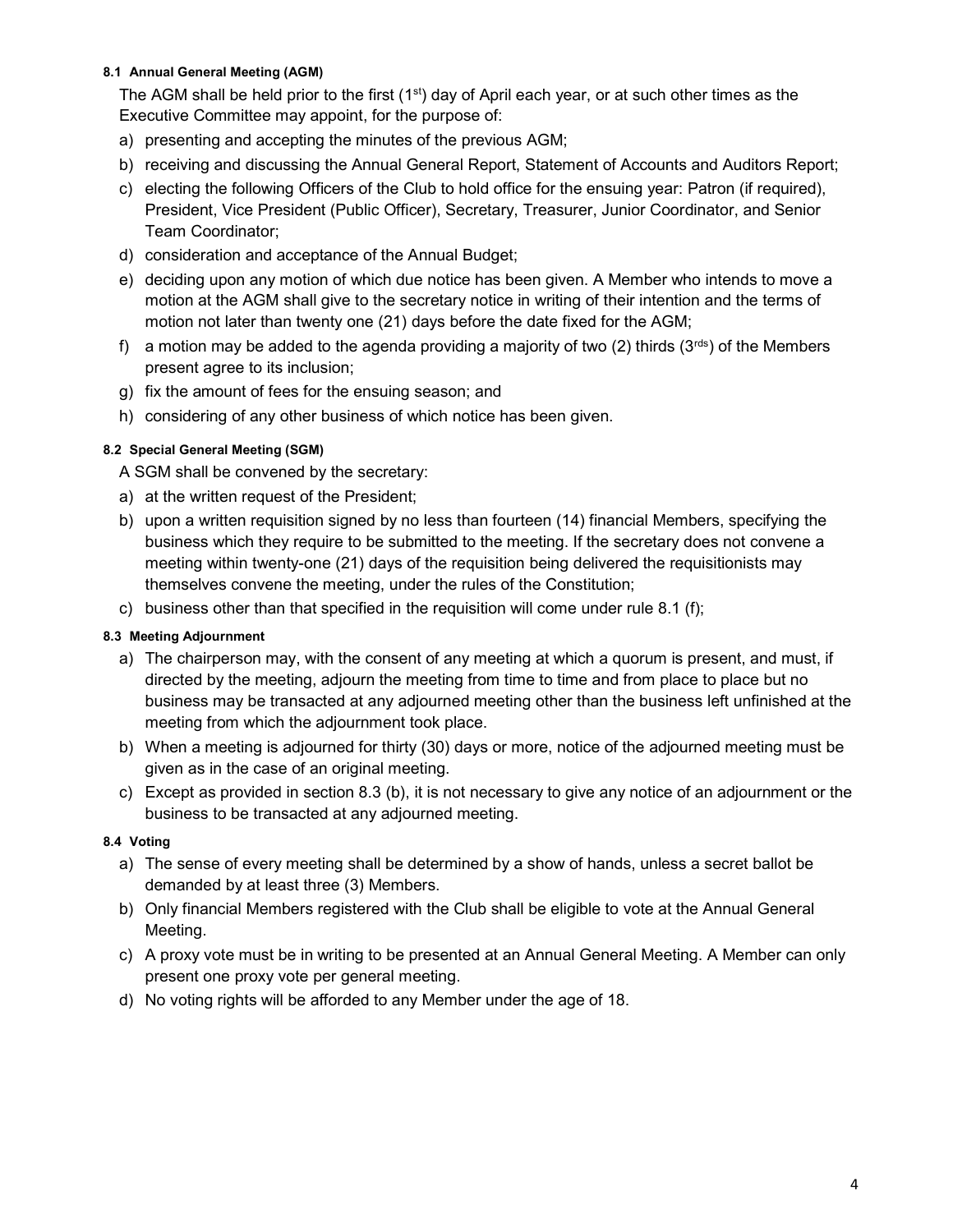# 9. ELECTION OF EXECUTIVE OFFICERS

- a) Every candidate shall be proposed by one (1) and seconded ( $2<sup>nd</sup>$ ) by another Member of the Club at the AGM, from those Members being present.
- b) Nominations can be accepted from persons absent from the meeting, providing the nominations are in writing and signed by the proposer, the seconder and the nominee.
- c) No elected office bearer's position may be occupied by the same person for a period of longer than twelve (12) consecutive years.
- d) A retiring Executive Member shall be eligible to stand for re-election without nomination, unless rule 9 (c) applies.
- e) Executive Officers shall hold their elected positions for a period of two (2) Membership years.
	- i) At the first AGM two (2) ballots shall be entered into a box. The 1<sup>st</sup> ballot paper shall be labelled "A" and contain the following positions: President, Secretary and Junior Coordinator. The 2<sup>nd</sup> ballot paper shall be labelled "B" and contain the following positions: Vice President, Treasurer, Volunteer Coordinator and Senior Coordinator. The chairman of the meeting shall select one (1) ballot paper, with these positions being the first to retire. At subsequent AGM's the longest serving positions shall retire.

# 10. OFFICE BEARERS

Elected Office Bearers of the Club shall perform the following duties, along with any other listed in the Club Rules, in the interests of the Club as a whole, and their role in supporting the Sport's reputation.

#### 10.1 President

- a) The President (and in his/her absence, the Vice President) shall act as chairperson at all meetings of the Club and Executive Committee;
- b) Shall have a vote at all meetings, and in the event of a tied vote will also have a casting vote; and
- c) The President may countersign cheques drawn on the Club account(s).

# 10.2 Vice President

The Vice President shall:

- a) In the absence of the President, perform the duties of the President, with all of the powers of the President;
- b) Act as the Clubs Public Officer under the Associations Incorporation's Act 1985; and
- c) Have a vote at all meetings.

#### 10.3 Secretary

 a) The Secretary shall carry out all directions of a General Meeting and all directions of the Executive Committee.

 b) The Secretary shall, under and subject to any direction of the Executive Committee, have the right and duty to:

- i) Ensure due compliance with the Constitution and Rules of the Club;
- ii) Report to the Executive Committee any breeches of the Rules/Constitution which comes to his/her attention;
- iii) May countersign cheque's drawn on the Club account(s);
- iv) With the Membership Officer, Treasurer keep a record of all registered (financial) players; and
- v) Have a vote at all meetings.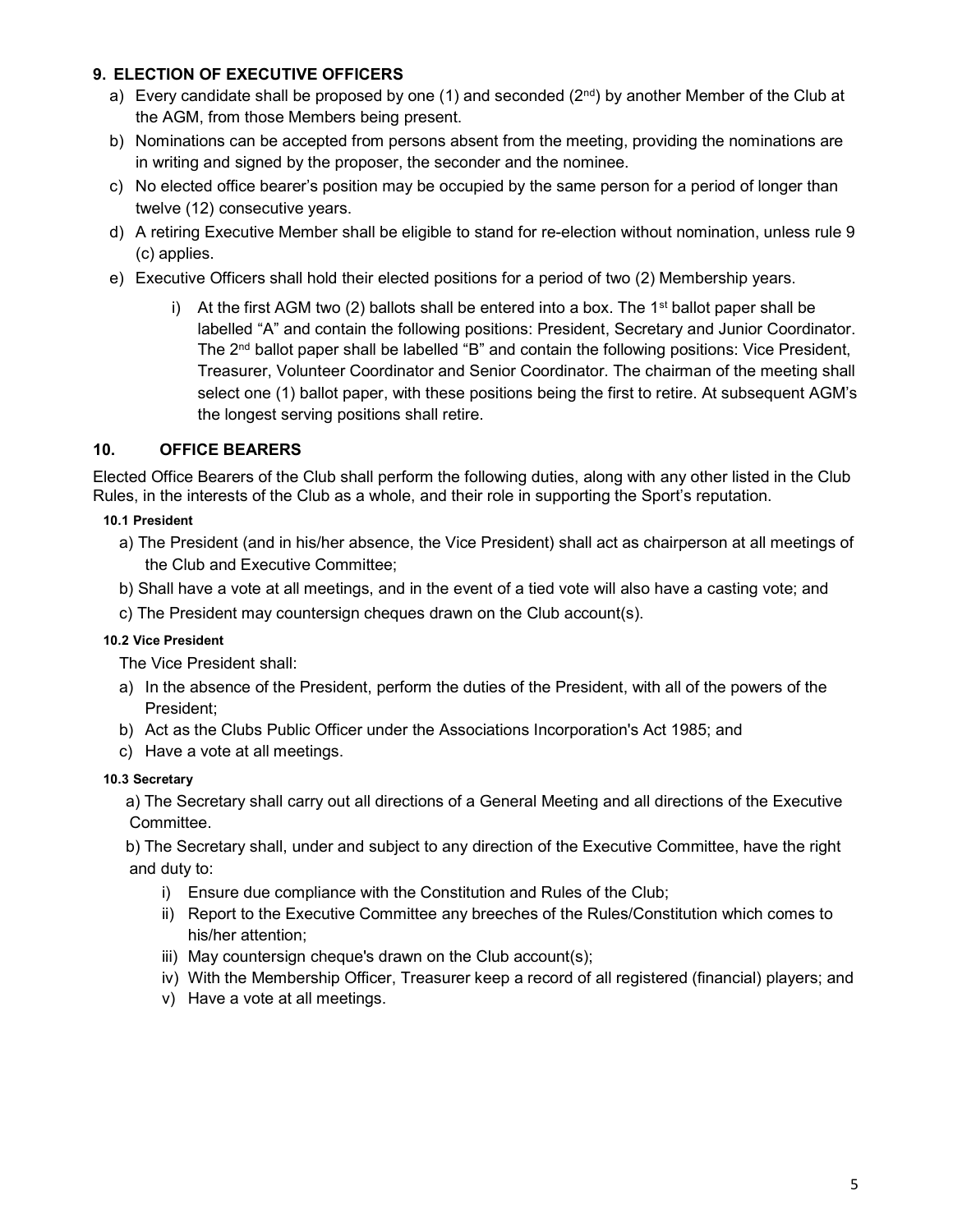#### 10.4 Treasurer

The Treasurer shall:

- a) Be responsible for collecting and receipting all monies owed to the Club;
- b) Be responsible for banking all moneys received within 7 days;
- c) Countersign all cheques drawn on the Club account(s);
- d) Pay all authorised expenditure within 14 days;
- e) Keep accurate and correct accounts and books showing the financial affairs of the Club;
- f) Prepare and submit an Annual Statement of Receipts and Payments, Balance Sheet, and Proposed Budget (for ensuing season) at the AGM;
- g) With the Membership Officer and Secretary keep a record of all financial (registered) players;
- h) Prepare and submit a report to the Executive Committee when requested, including Canteen, Fundraising, Sponsorship and Membership reports; and
- i) Have a vote at all meetings.

#### 10.5 Junior Coordinator

The Junior Coordinator shall:

- a) Be responsible for applying for any and all permits required;
- b) Coordinate all activities of the juniors;
- c) Submit a report when requested on the status of the juniors;
- d) Work with coaches to assign players to teams;
- e) Support/manage/liaise with all junior team managers and coaches; and
- g) Have a vote at all meetings.

#### 10.6 Senior Coordinator

The Senior Team Coordinator shall:

- a) In conjunction with teams and with committee approval appoint the Captain role in the team;
- b) Work with captains to assign players to teams;
- c) Coordinate all activities of the senior;
- d) Submit a report when requested on the status of the seniors;
- e) Support/manage/liaise with all senior team managers/coaches and captains; and

f) Have a vote at all meetings.

#### 10.7 Volunteer Coordinator

The Volunteer Coordinator shall:

- a) Coordinate the volunteer activities of Club Members for match days, events and projects as required;
- b) Be responsible for the improvement of volunteer engagement within the Club;
- c) Present reports to the Executive as requested, including Media and Grounds reports; and
- d) Have a vote at all meetings.

# 11. EXECUTIVE COMMITTEE

- a) The Executive Committee shall consist of the President, Vice President, Secretary, Treasurer, Junior Coordinator, Senior Team Coordinator, and Volunteer Coordinator.
- b) The Executive Committee shall meet as occasion arises, and each Member shall receive at least seven (7) days' notice of the time and place appointed for each meeting. These meetings should, if possible be conducted in the second week of each month.
- c) The agenda and supporting documents of the meetings are to be provided a minimum of two (2) days prior to the meeting.
- d) Five (5) Members shall form a quorum.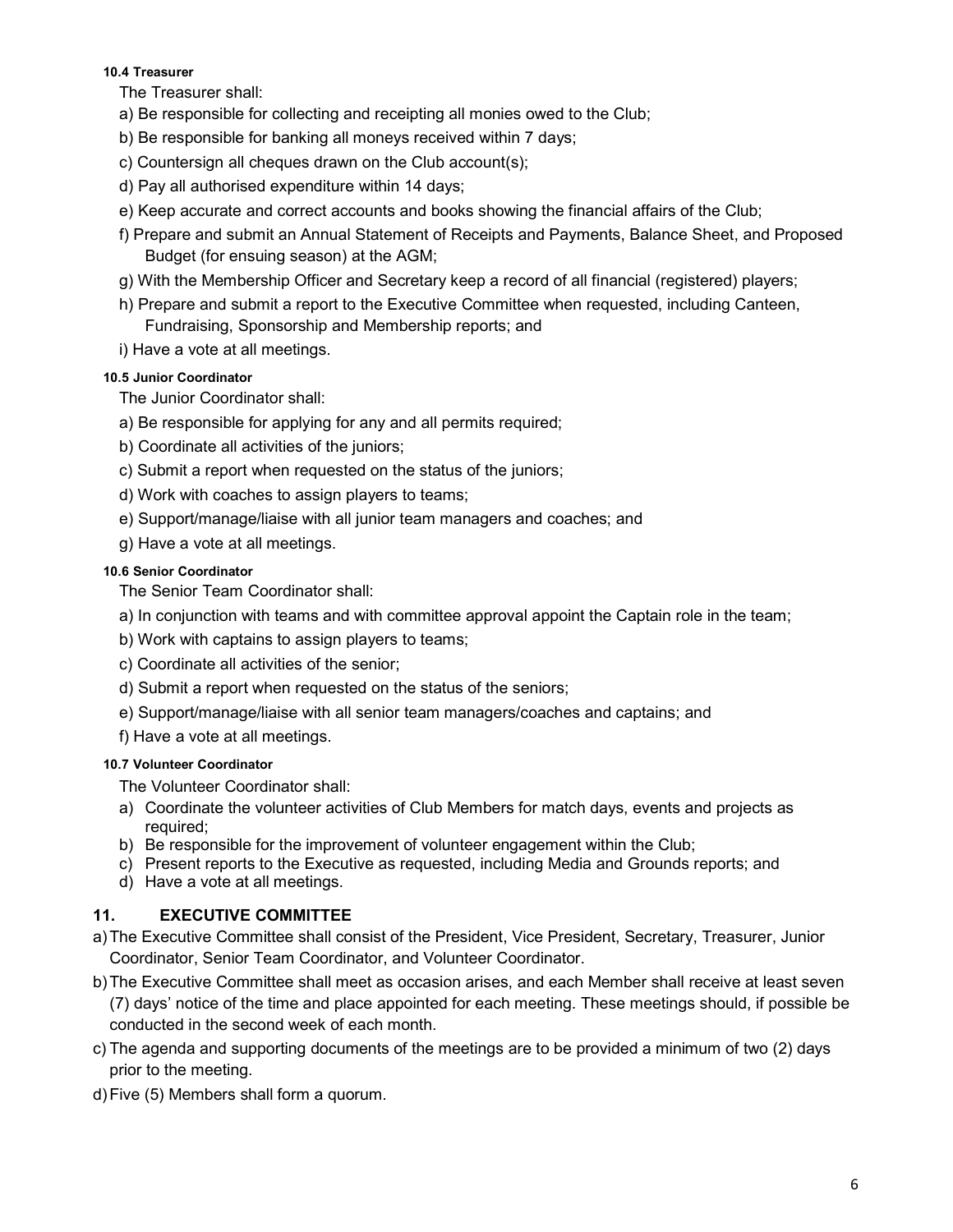- e) All Executive Committee meetings shall be open to the attendance of all Members so long as prior notice is given to the Executive Committee/Representative, unless stipulated by general consensus of the Executive Committee. Such visitors will be allowed to address the meeting but will have no voting rights.
- f) Any casual vacancy occurring in the position of Elected Committee Member may be filled by the remaining Elected Committee Members if the need arises. A person appointed to fill a casual vacancy holds office only until the end of the next Annual General Meeting irrespective of the term of office of the person whom he or she replaces.
- g) Unless 11 (f) applies, no Member of the Executive Committee shall hold more than one position on the Executive Committee at any one time.
- h) A Committee Member may attend a meeting by telephone or other electronic means by which he or she can hear and be heard by all present.

## 11.1 Resolutions Not In Meeting

- a) Subject to section 11.1 (d), the Committee may pass a resolution without a Committee meeting being held if all the Committee Members entitled to vote on the resolution sign a document containing a statement that they are in favour of the resolution set out in the document. The resolution is passed when the last Committee Member signs.
- b) For the purposes of clause 11.1, separate copies of a document may be used for signing by those entitled to vote if the wording of the resolution and statement is identical in each copy.
- c) Any document referred to in this clause may be in the form of a facsimile or electronic transmission.
- d) A resolution may not be passed under clause 11.1 if, before it is circulated for voting under clause 11.1, the Committee resolves that it can only be put at a meeting of the Committee.
- e) A resolution passed under this clause must be recorded in the minute book.

## 11.2 Committee Members' Interests

The Committee Members must comply with sections 31 and 32 of the Associations Incorporation Act 1985 regarding disclosure of interests and voting on contracts in which a Committee Member has an interest.

#### 11.3 Grounds for Termination of Committee Member

The office of a Committee Member becomes vacant if the Committee Member:

- a) becomes bankrupt or makes any arrangement or composition with her creditors generally;
- b) is disqualified from office under section 30 of the Associations Incorporation Act 1985;
- c) resigns his or her office by notice in writing to the Club;
- d) is directly or indirectly interested in any contract or proposed contract with the Club and fails to declare the nature of his or her interest;
- e) in the case of an Appointed Committee Member, is removed from office by the Elected Committee Members;
- f) is removed by the Members in General Meeting; or
- g) would otherwise be prohibited from being a director of a corporation under the Corporations Act 2001 (Cth).
- h) if any Member of the Executive Committee fails to attend three (3) consecutive meetings of the Executive Committee without having previously obtained leave of absence, the Executive Committee may declare his/her office vacant.
- i) if a Committee Member is removed by resolution of the Members, the Committee Member cannot be reappointed to the Committee as an Appointed Committee Member without a further resolution of Members authorising the appointment.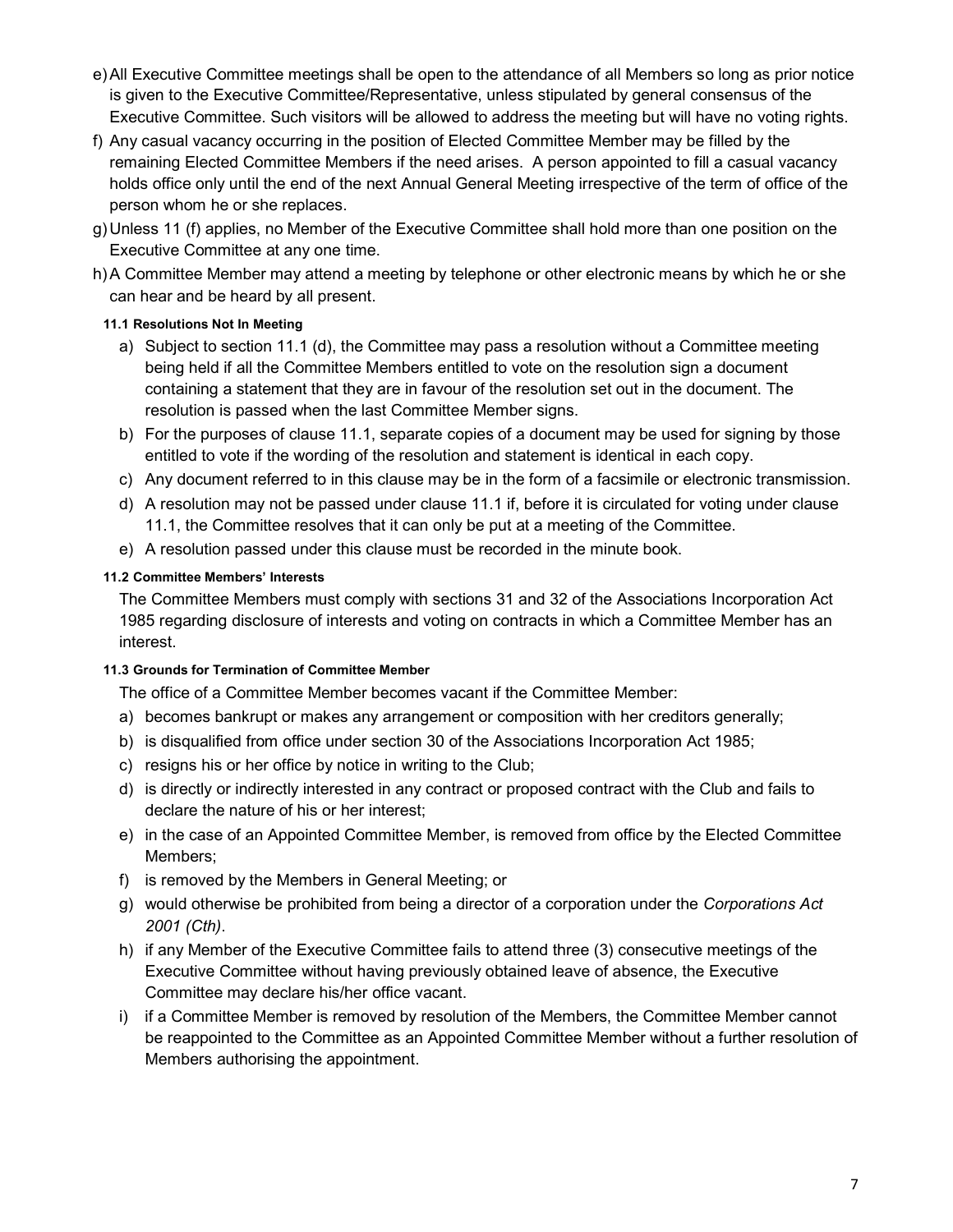# 12. APPOINTED POSITIONS

- a) The Executive, from time to time, and as it sees fit may appoint people to specific extraordinary positions on behalf of the Club.
- b) These appointed positions shall be for one Membership year. However, such positions may be created, or disbanded as the need arise.
- c) The appointed person must be a financial Member of the Club.
- d) The appointed person may have a voice at Executive meetings, but no voting rights.
- e) The Executive may request attendance at a meeting.
- f) Such positions may be, but are not limited to:
	- i) Membership Officer
	- ii) Fundraising Officer
	- iii) Grounds person
	- iv) Media Officer
	- v) Canteen Manager
	- vi) Sponsorship Officer

#### 12.1 Position Duties

a) MEMBERSHIP OFFICER

The Membership Officer shall:

- i) Record all subscriptions payable to the Club by Members.
- ii) With the Treasurer, Secretary keep a record of all financial (registered) players.
- iii) Keep a record of the status of all subscriptions.
- iv) Prepare and submit accurate reports to the Treasurer as needed.
- b) FUNDRAISING OFFICER

The Fundraising Officer shall:

- i) Be responsible for all fundraising events undertaken by the, Club.
- ii) Form a subcommittee of people as approved by the Executive.
- iii) Prepare and submit accurate reports to the Treasurer as needed.
- c) GROUNDS PERSON

The Grounds Person shall:

- i) Be responsible for the upkeep and maintenance of all Club grounds and property.
- ii) Form a subcommittee of people as approved by the Executive.
- iii) Submit a report on the grounds and property to the Volunteer Coordinator when requested.
- d) SPONSORSHIP OFFICER

The Sponsorship Officer shall:

- i) Be responsible for all sponsorships undertaken by the Club.
- ii) Keep accurate and correct books showing the sponsorship affairs of the Club, and report to the Treasurer.
- iii) Actively recruit new sponsorship opportunities and encourage Membership participation in finding sponsors.
- e) MEDIA OFFICER

The Media Officer shall:

- i) Be responsible for the clubs dealings with all forms of media.
- ii) Keep the Club informed of current and new media outlets.
- iii) Prepare reports for the Volunteer Coordinator as required.

# f) CANTEEN MANAGER

The Canteen Manager shall:

- i) Manage the running of the canteen for match days, events and projects as required.
- ii) Form a subcommittee of suitably qualified people as approved by the Executive.
- iii) Prepare and submit an accurate report to the Treasurer as required.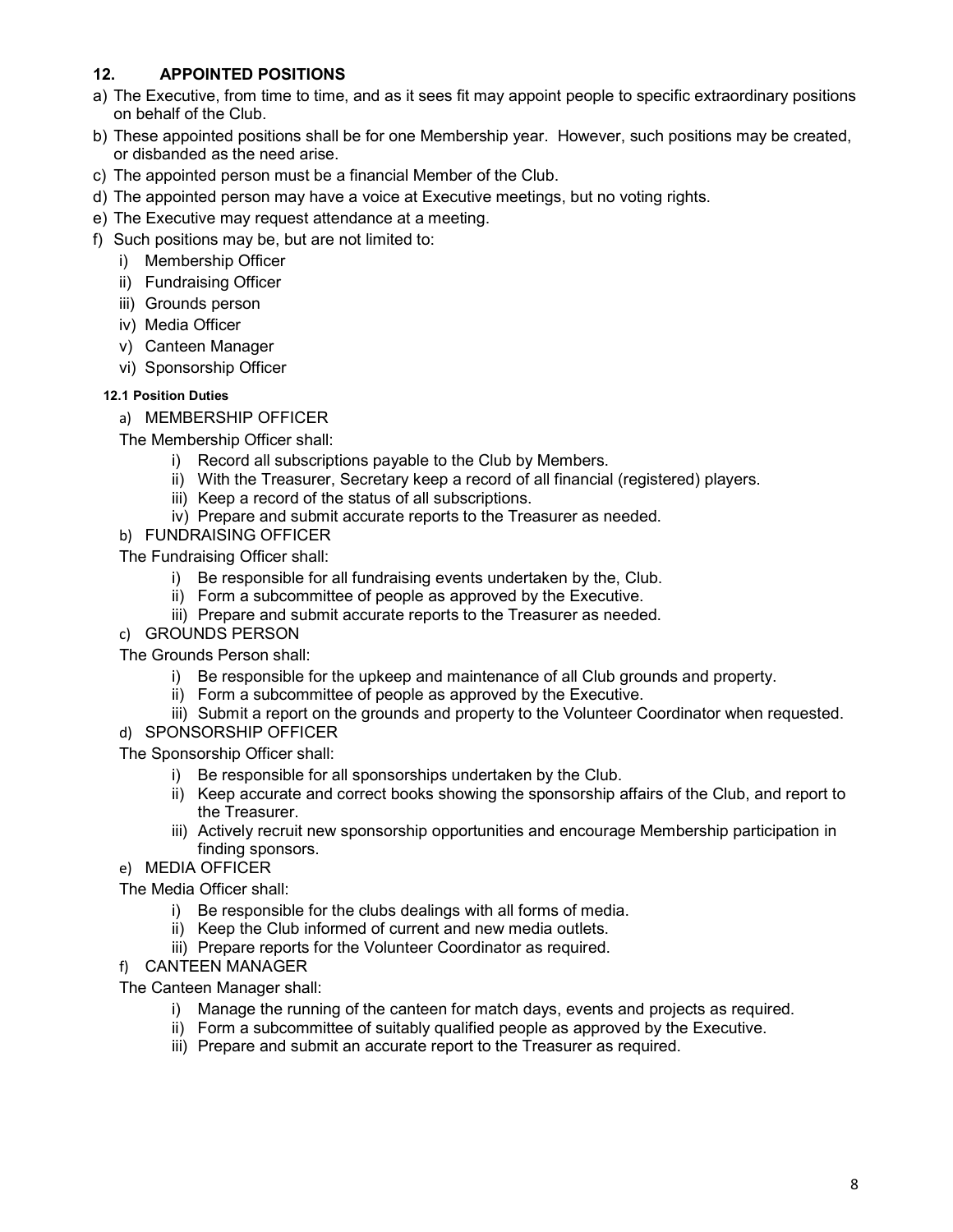#### 12.2 Delegations

The Committee may, in writing, establish subcommittees and delegate to each of them the exercise of the functions of the Committee that are specified in the instrument of delegation, other than:

- a) This power of delegation; and
- b) A function that is a function imposed on the Committee by the Act, by any other law, or by resolution of the Club in General Meeting.

## 12.3 Disciplinary Committee

- a) The Discipline Committee shall consist of the President, Secretary and any two (2) other Members as may be requested by the President.
- b) No Member may sit on the committee if involved in, or has relatives involved in any action the Committee is to deal with.
- c) The Disciplinary Committee must convene a meeting within five (5) days of any notice being given of an offence.
- d) All person(s) involved in an offence must be given five (5) days' notice of the hearing date.
- e) The accused can bring or call any witnesses as they may need.
- f) The Disciplinary Committee meetings shall be closed to the attendance of all Members unless stipulated by the Disciplinary Committee or these Rules. Only those asked to give evidence, for or against, the accused may be in attendance and only then when asked for.
- g) The accused may appeal a decision by the committee, in writing to the Executive within five (5) days of the finding of the Disciplinary Committee:
	- i) An appeal shall be heard by the Executive Committee within five (5) days of receiving the request; and
	- ii) The result of an appeal is final.
- h) Failure of the Executive Committee to convene a meeting of appeal within the time specified in these Rules shall not invalidate the original finding of the Disciplinary Committee.

## 13. DISPUTE RESOLUTION PROCEDURE

- a) The dispute resolution procedure set out in this clause applies to disputes between a Member and:
	- i) another Member; or
	- ii) the Club.
- b) The parties to the dispute must meet and discuss the matter in dispute, and, if possible, resolve the dispute within fourteen (14) days after the dispute comes to the attention of all parties.
- c) If the parties are unable to resolve the dispute at the meeting or if a party fails to attend that meeting, then the parties must, within ten (10) days after the scheduled meeting, refer the dispute to the Disciplinary committee, who may refer the matter to an external agency, including the State Sport Dispute Centre, for resolution.
- d) The Committee may prescribe additional grievance procedures in Regulations consistent with this Rule 13.
- e) In this clause 'Member' includes any former Member who was a Member not more than six months before the dispute occurred.

# 14. FINANCE

- a) The Treasurer, President and Secretary shall be empowered to run the day to day finances of the Club as approved in the Annual Budget passed at the AGM and in accordance with these Rules.
	- i) No extra expenditure shall be incurred without the approval of the Executive Committee.
- b) Bank signatories shall be the President, Treasurer and either the Secretary or Vice-President.
- c) All cheques must be signed by any two of the Treasurer and either the Secretary or President or vicepresident.
- d) Internet banking to be opened and used by the Treasurer.
- e) The Financial year of the Club is from July 1st to June 30th the following year.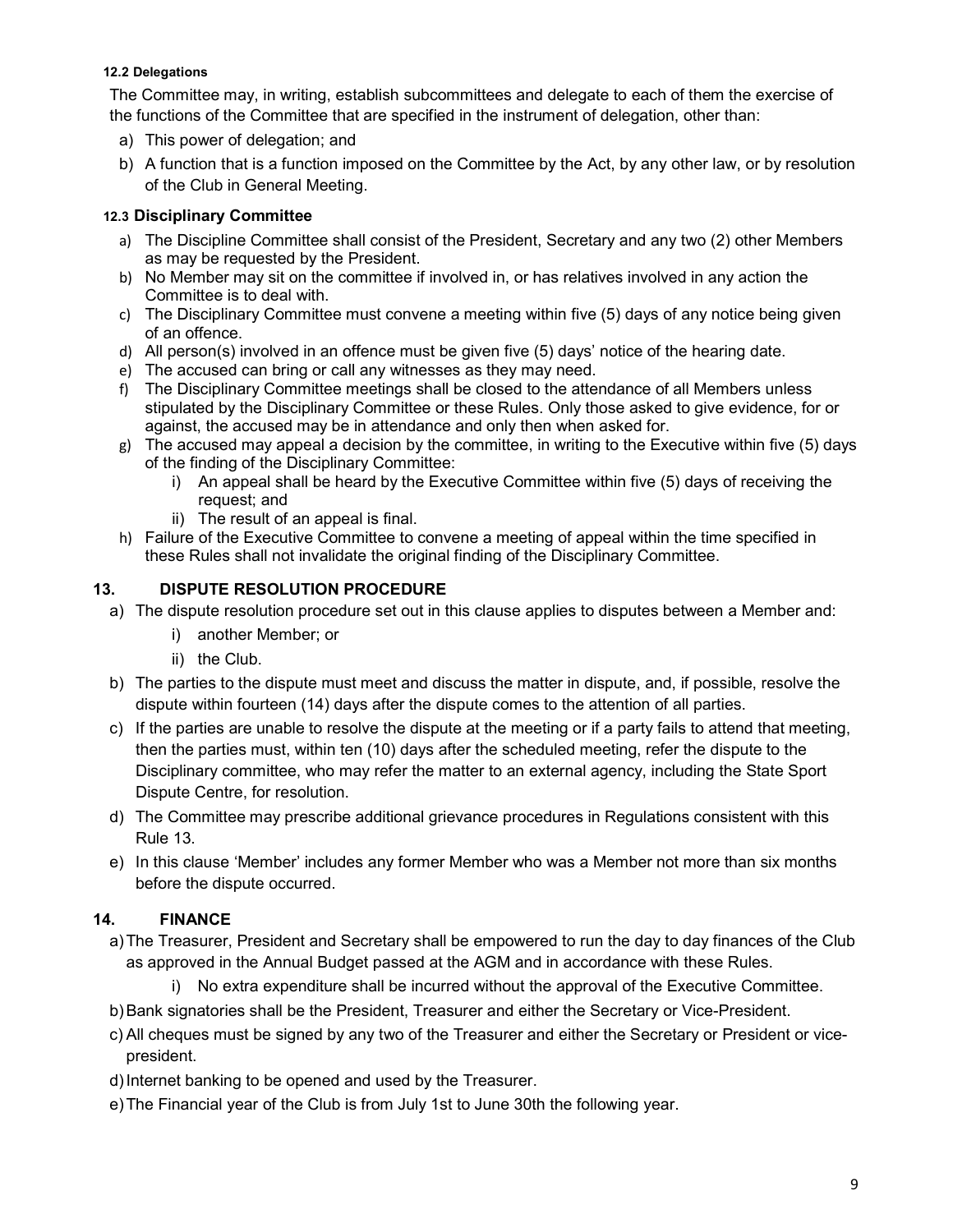- f) The Executive Committee shall have the power to borrow such sum or sums of money, not exceeding at any time an aggregate sum in excess of 3 years of income, provided that the Executive Committee shall all agree and that there is a clear reason for borrowing such monies.
- g) In the event of the Executive Committee wishing to borrow a sum in excess of the amount provided for in 14 (f) a Special General Meeting of the Members shall be called in accordance with the Rules.

# 15. APPOINTMENT OF COACHES

- a) All people wishing to coach will apply in writing to the Executive Committee as required before the start of the winter season.
- b) All Junior Coaches will be appointed following approval by the Executive Committee.
- c) All Senior Coaches will be appointed by a majority of the Members of the team concerned and as approved by the Executive Committee.
- d) The Junior Coaches/Managers will report to the Junior Coordinator.
- e) Senior Coaches/Managers/Captains will report to the Senior Team Coordinator.

# 16. INTERPRETATION

- a) If any circumstances arise for which no provision has been made by the Rules, the Executive Committee, subject to the Constitution and the Rules in existence, may decide the matter or interpret the Rules, or direct what shall be done in a particular case.
- b) If any dispute shall arise as to the meaning of the Rules, the President's decision shall be final.

# 17. BY-LAWS

- a) The Executive Committee shall frame such By-Laws as it thinks necessary for the proper working of the Club.
- b) Shall also be known as the "Rules".
- c) Regulations and any amendments, alterations or other changes to or interpretations of the Regulations may be communicated to Members by a notice on the Club's website or in any journal or publication which is published by or on behalf of the Club and which is circulated by the Club to the Members

# 18. PUBLIC STATEMENTS

The Vice-President or properly authorised nominee shall be the only body authorised to make any Public Statement on behalf of the Club.

# 19. POWERS

The Club shall have all the powers conferred by section 25 of the Act.

# 20. LIABILITY

- a) Every Committee Member and employee of the Club is entitled to be indemnified out of the property and assets of the Club against any liability incurred by them in their capacity as Committee Member or employee in defending any proceedings, whether civil or criminal, in which judgement is given in their favour or in which they are acquitted or in connection with any application in relation to any proceedings in which relief is granted by the Court.
- b) The Club must indemnify its Committee Members and employees against all damages and losses (including legal costs) for which any such Committee Member or employee may be or become liable to any third party in consequence of any act or omission:
	- i) in the case of a Committee Member, performed or made in good faith whilst acting on behalf of and with the authority, express or implied of the Club; and
	- ii) in the case of an employee, performed or made in good faith in the course of, and within the scope of their employment by the Club.